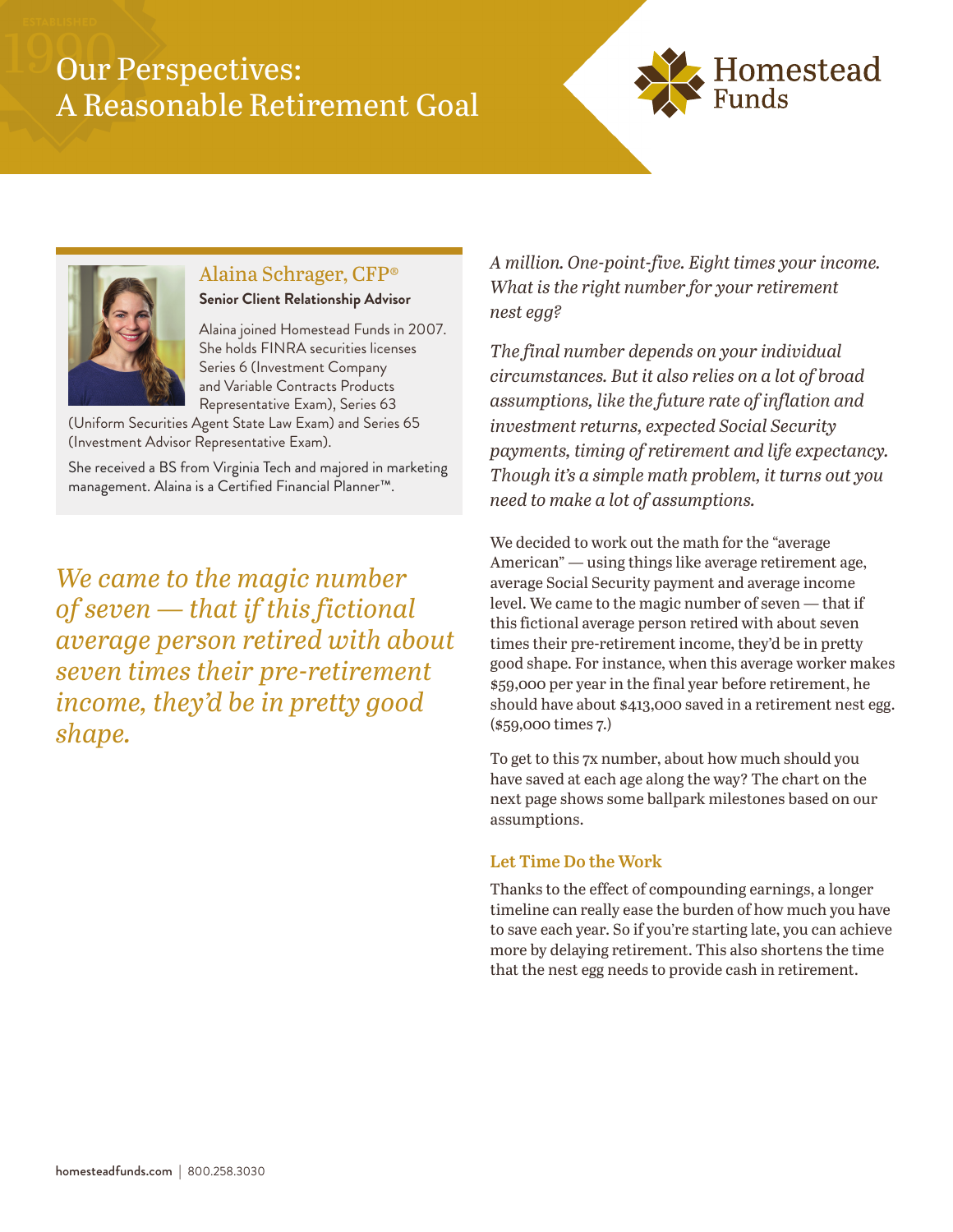#### **Saving Milestones to Reach 7x**

To get to this 7x number, about how much should you have saved at each age along the way? By our math, the graph shows the ballpark milestones to aim for.

We assumed our fictional person saved the same percentage of his income each year to get to the final nest egg. For each of the three scenarios, the graph shows how much he had to save at each milestone.

Thanks to the effect of compounding earnings, a longer timeline can really ease the burden of how much you have to save each year. So if you're starting late, you can achieve more by delaying retirement. This also shortens the time that the nest egg needs to provide cash in retirement.

#### **Focus on a Reasonable Plan**

Most of the factors that determine these calculations are largely out of your control. Still, you can make most of the necessary headway by focusing on what you can plan:

- when you start saving
- how much you save
- when you retire
- how you invest during your earning vs retirement years

We assumed that our saver was fully invested in a stock/ bond portfolio through his saving and retirement years. If these averages don't match your own circumstances, you should adjust your retirement saving goals accordingly. For instance, if you make a higher income or anticipate a lower Social Security payment, you'll want to save more than 7x your pre-retirement income. If you expect to have other sources of cash such as a pension in retirement, you could aim for a smaller nest egg.

#### **Retirement Milestones**

*The Multiple of Annual Income to Have Saved by Each Age*



Source: Calculations by Homestead Funds.

#### **How did we get to seven?**

*Here's what we assumed:*

**Life expectancy:** 87 years

**Target replacement rate:** 85% of pre-retirement income, with a combination of Social Security benefits and drawing from your nest egg

Annual income while working: \$59,000 in current dollars<sup>1</sup>

Social Security benefits: \$1,342 per month in current dollars<sup>2</sup>

**Annual inflation:** 2.5% (used to grow each year's annual income and projected Social Security benefits)

**Investment return:** 7% (a reasonable annual average for a stock/ bond portfolio over a very long time period)

**Average retirement age:** 62³

1 fred.stlouisfed.org/series/MEHOINUSA646N 2 time.com/money/4644332/maximum-social-security-benefit-2017/ <sup>3</sup>money.usnews.com/money/retirement/articles/2014/05/12/ the-ideal-retirement-age-and-why-you-wont-retire-then

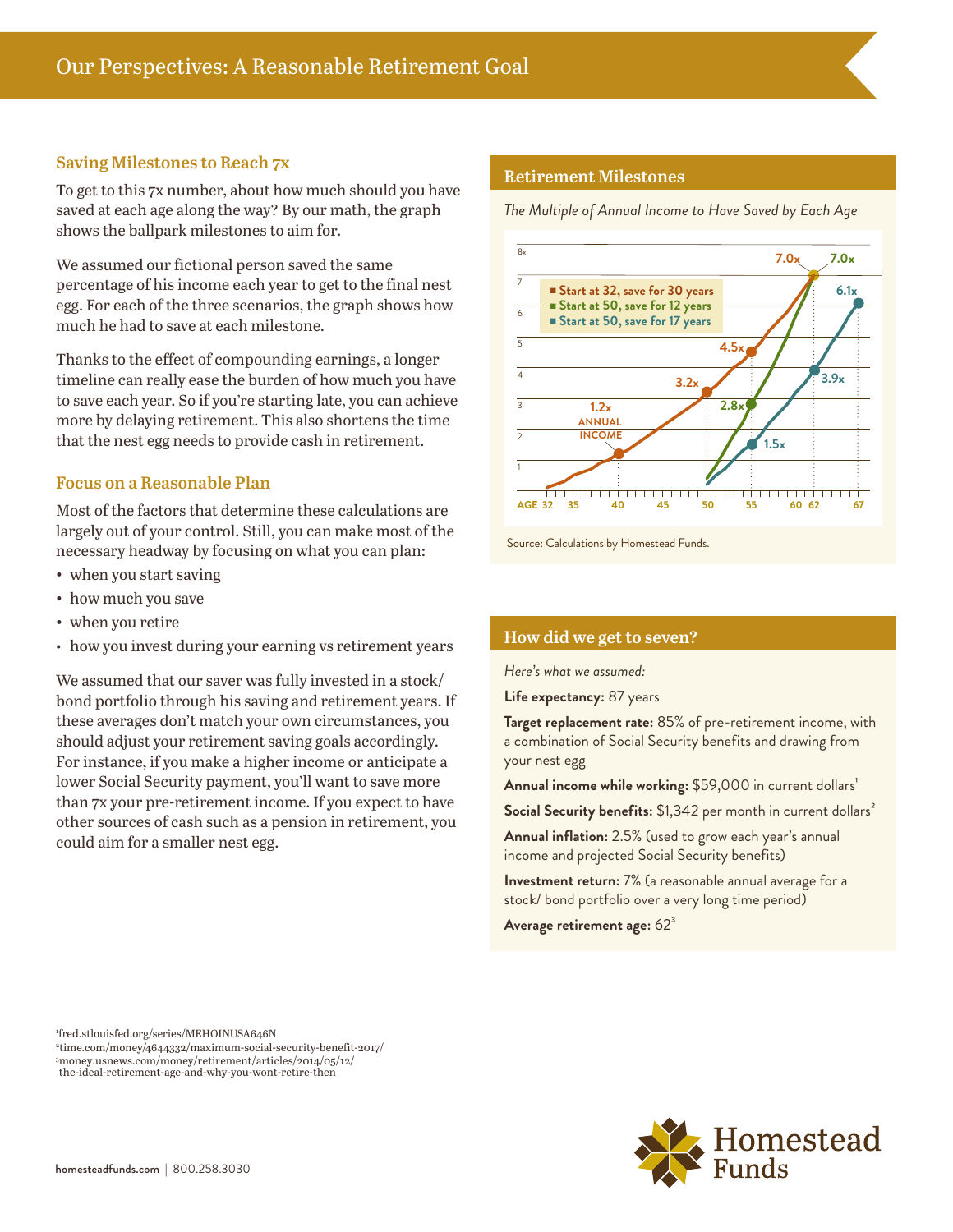### **Five Ways to Stick With Your Plan**

*Making a great plan will take you far on your path to retirement readiness. But what about sticking with it? Here are five methods that have sticking power.*

**1 Depending at a time.**<br>**1** You may have more suppose thing at a time. You may have more success if you tackle one thing at a time. But good changes in one area may spill over to benefit other aspects. Consider spending cuts: when you spend less, you save more. You also adjust to living on a smaller amount, so you can retire on less or retire sooner. Living on less can be a tall order, however. Pare down your budget one category at a time, starting with an area where a little discipline would make the biggest difference.

2<br>**2 Good intention**<br>to implement Good intentions are important, but specific plans to implement intentions may double or triple success. In one study, health psychologists looked at how often a group of people exercised. In a control group, 38% of participants exercised once per week. In a second group, participants were read a motivational speech about the health benefits of exercise — and only 35% exercised once per week. In a third group, participants were asked to complete the following sentence outlining their specific plans:

- "During the next week, I will partake in at least 20 minutes of vigorous exercise on [DAY] at [TIME OF DAY] at/in [PLACE]."
- In the third group, 91% of participants actually exercised once per week!4 Think about how you can apply this to your retirement plan — how can you get specific?

#### **Make it a habit.**

**3** To form a habit, try doing an action in response to a contextual clue. For instance, if you want to develop a habit of getting more exercise, you might take a short walk after breakfast every morning — soon enough, the action of eating breakfast will trigger the habit of going for a walk.<sup>5</sup>

How can you do that with your money? You can attach your "plan action" time to another activity. Perhaps every morning after you check your email, then you do some action to help your monthly savings, like planning a cooking menu for the week, or contacting a friend to borrow something instead of buying something. Soon enough, it'll be a habit.

#### **Automate.**

**4** Habit-forming is so productive because it removes willpower from the equation. In this digital era, automation is another tool that can override willpower. (Though automation won't lace up your sneakers for that daily walk…yet.) Nowadays, you can set your bills to autopay, automatically transfer money into savings and investment accounts, automatically invest in pre-determined choices, and automatically reinvest investment earnings.

**1 Put up a picture of your future self.**<br>There's one interesting theory about when when it comes to preparing There's one interesting theory about why we procrastinate when it comes to preparing for the future: that we view our future selves as strangers.

A Harvard study found that when people see an image of themselves digitally aged, they identify more closely with their future self, and are more likely to save for the future. In fact, study subjects who looked into a mirror and saw themselves digitally aged were twice as likely to put money in a retirement account as those who saw their regular image in a mirror.<sup>5</sup>

Try it: use your smartphone to download an age progression app that will show you what your older self looks like.

<sup>4</sup>Milne, Sarah, Sheina Orbell and Paschal Sheeran. Combining motivational and volitional inter- ventions to promote exercise participation: Protection motivation theory and implementation intentions. British Journal of Healthy Psychology (2002), 7, 163, 184.

<sup>5</sup>www.ncbi.nlm.nih.gov/pmc/articles/PMC3505409/

6https://hbr.org/2013/06/you-make-better-decisions-if-you-see-your-senior-self